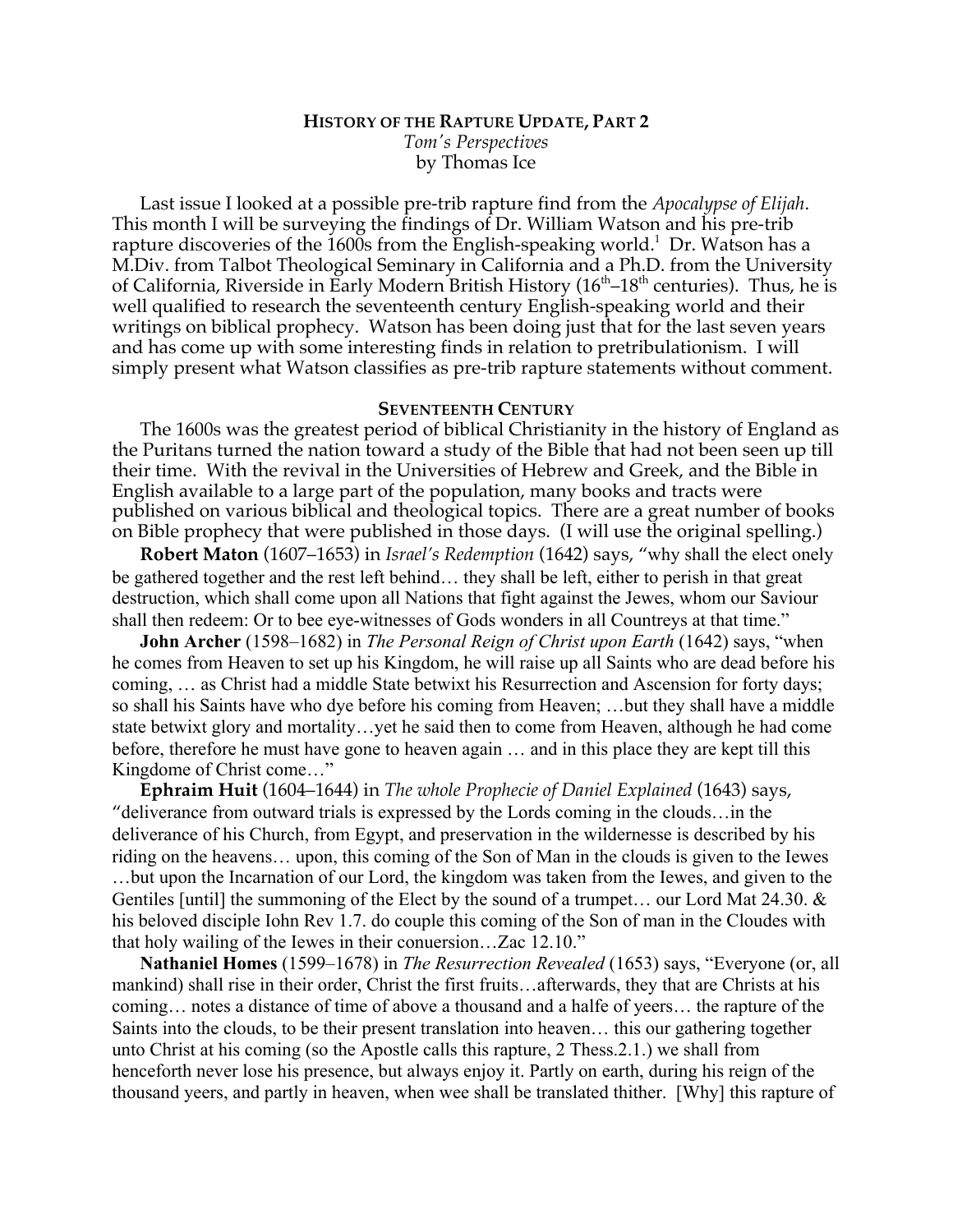the Saints on high to meet the Lord in the clouds, rather then to wait his coming to the earth. What if it bee, that they may be preserved during the conflagration of the earth, and the works thereof, 2 Pet.3.10. That as Noah, and his family were preserved from the deluge, by being lift up above the waters in the Ark, so should the Saints at the conflagration bee lift up in the clouds unto their Ark, Christ, to be preserved there from the Deluge of fire, wherein the wicked shall be consumed?"

**James Durham** (1622–1658) in *A Commentarie upon the Book of the Revelation* (1658) says, "1. Antichrist Rome's destruction, her people lament, but the Saints sing 'Alleluja' 2. Preparation for the Bride (Church): the first resurrection, 'clothed in fine linen' 3. The Lambs order and army…after the Lambs marriage…a flourishing Church, able to send out Armies…not only Angels and Saints glorified; but such of the Church, as are arrayed…"

**John Birchensha** (@1630s–1681) in *The History of the Scripture* (1660) says, "The dead shall be raised,… some of them which did slay them, shal behold them when they ascend into heaven in a Cloud,... A tenth part... will leave the great Whore; partly abhorring her cruelties, partly seeing the mighty wonders of God in raising the dead, and partly foreseeing the judgements ready to fall upon the Babylonish and Papal Empire. And…the Lord will put it into their hearts of the Jews (having seen the sign of the Sonne of Man in Heaven, and being convinced that their Messiah is come) to imbodie, in order to a journie into their owne Land. … All Nations shal be brought against Jerusalem to battle; for Wars wil be among the Turks, as wel as among those who are called Christians; and the spoile shal be divided in the midst of Jerusalem: and the City shall be taken, and the houses spoiled, and the women defiled… But the Heathen shal not long possesse the Holy City: For now the Lord wil come to give his Saints possession of their own Land: And he wil come with All his Saints…"

**William Sherwin** (1607–1687) in *Eirenikon: or a Peaceable consideration of Christ's Peaceful Kingdom on Earth* (1665) says, "the Saints…jointly at the sounding of that last Trumpet at the end of the world shall be changed in a moment, at the twinkling of an eye…be rapt up to meet Christ in the air… the end of the fourth Monarchy…which agree with the times of the seventh Trumpet… Christ by a change before, in an instant delivers the faithful then alive, from that temporal destruction, and the ruine of the Antichrist… The examples of the Flood in Noahs time, and the destruction of Sodom and Gomorrah in Lots time are instances… he will raise all his people that then sleep in the grave, to raign on earth with him, till the great multitude of their fellow-members be come in. This Doctrine many of the ancient Fathers acknowledged …Justine Martyr…Irenaeus…Tertullian…even Augustine sometime held it, though by the subtlety of Satan, forgeinglyes to asperse the Millenary opinion, and stirring men up to foist in offensive errours…in these latter times hath again discovered it, after so many hundred years of its lying hid for the most part in the Church, to be a doctrine really embraced by his faithful people [who] will doubtless certainly know, that upon their rapture to meet Christ, they shall be perfected in glory evermore in heaven."

**John Mason** (1646–1694) in *The Midnight Cry* (1691) says "Watch therefore, for you know not the Day, nor the hour, when the Son of man cometh'… why the doctrine of Christ's Kingdom hath met with so cold a reception, especially when the time of the End draws near... they who live in the daily expectation of the coming of Christ, are the most lively zealous Christians. When 'the times of the Gentiles shall be fulfilled' Christ… will reign here upon earth… there will be a Tribulation. This goes before the Destruction of Babylon, it comes on the Protestant Churches, Repent Quickly… Immediately after this, the Sun is darkened… This is an Overthrow…of the fourth great Empire, the Papal Empire, the Popes having the Fag-end of the